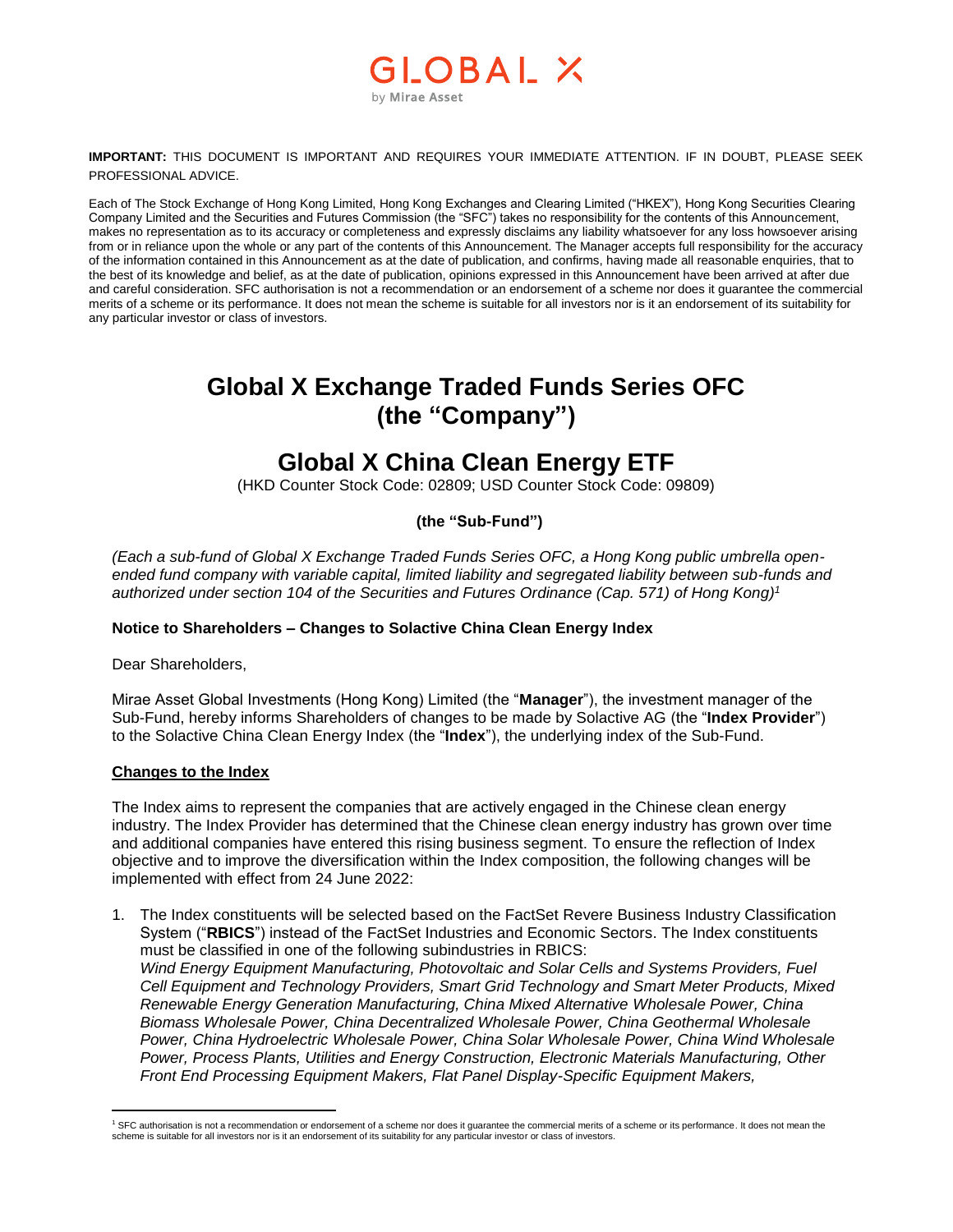### OBAL X by Mirae Asset

*Hazardous/Industrial Waste Disposal, Wires and Cables Manufacturing, Machine Tools Manufacturing, Lasers and Optical Instrument Manufacturing, Backup, Emergency and Standby Power Products, Architectural Glass Manufacturing, Other Industrial Electrical Product Manufacturing, Transportation Construction, Power Generation/Support Products Manufacturing, Stamping and Forging Shops, Ball and Roller Bearings Products, Electrical Systems and Equipment Manufacturing.*

- 2. The number of constituents will be increased from 20 to 35. The Index constituents will be determined on the Selection Day in accordance with the following rules:
	- a) All eligible securities are ranked based on their free float market capitalisation in a descending order.
	- b) Top 25 eligible securities by free float market capitalisation are selected as Index constituents.
	- c) Current Index constituents ranked from 26 to 40 by free float market capitalisation are selected as Index constituents until the number of Index constituents reaches 35.
	- d) If there are less than 35 securities selected after step c), eligible securities that are not current Index constituents ranked from 26 to 40 by free float market capitalisation are selected as Index constituents until the number Index constituents reaches 35.
	- e) If less than 35 securities pass the selection criteria as described above, all such securities are selected resulting in less than 35 Index constituents.
- 3. Any dividends or other distributions of Index constituents will be reinvested across the entire basket of Index constituents by means of a divisor, instead of the index constituent paying the dividend or other distribution, at the opening of the effective date (the so-called ex-date) of the payment of such dividend or other distribution.

#### **Impact on the Sub-Fund**

The investment portfolio of the Sub-Fund will be rebalanced on 8 July 2022 (i.e. second Friday in July) to reflect changes to the Index constituents following the above changes. In order to reduce the turnover and to decrease the price impact, the following steps will be implemented on a one-off basis:

- 1. Each Index constituent is assigned a weight according to free float market capitalisation such that the weight of each Index constituent does not exceed 9%. The excess weights are distributed to the other Index constituent pro-rata in an iterative process.
- 2. The weight of each Index constituent is multiplied by 0.5 if such security is not a current Index constituent. The excess weights are distributed to the other Index constituent pro-rata in an iterative process, while keeping the single Index constituent cap of 9%.

Save as disclosed in this Announcement, there will be no impact on the operation and/or manner in which the Sub-Fund is being managed, and there will be no change in the fee level or cost in managing the Sub-Fund following the implementation of the above changes. There will be no material change or increase in the overall risk profile of the Sub-Fund following the changes. The above changes do not materially prejudice the rights or interest of the Shareholders of the Sub-Fund. For the avoidance of doubt, the investment objective and strategy of the Sub-Fund remain unchanged, and there will also be no impact on the acceptability of the Index.

The latest index methodology and other general information on the Index are available at <https://www.solactive.com/><sup>2</sup>.

 $\overline{a}$ <sup>2</sup> This website has not been reviewed or approved by the SFC.